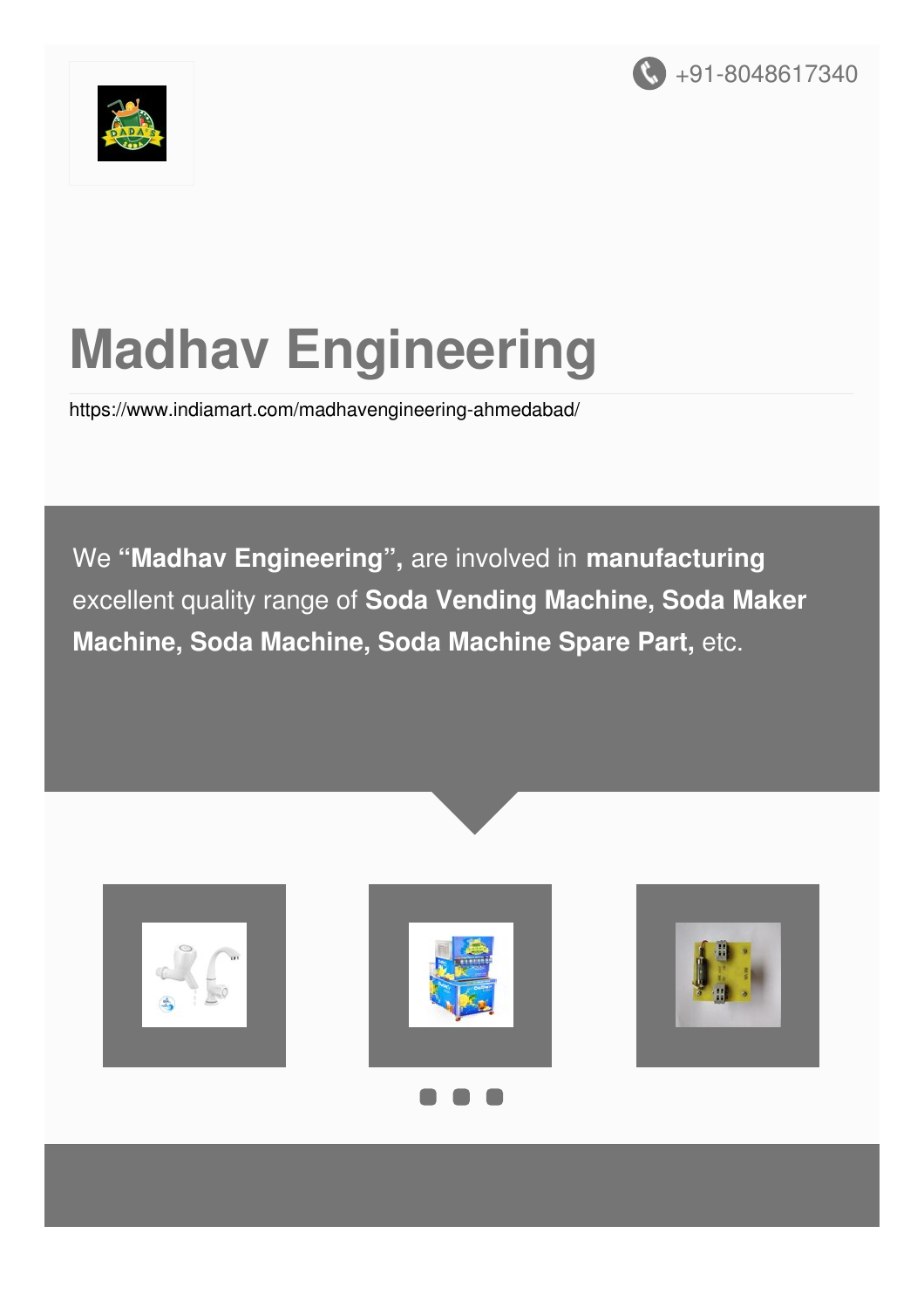### About Us

Established as a **Partnership** firm in the year **1982** at **Ahmedabad (Gujarat, India),** we **"Madhav Engineering",** are involved in **manufacturing** excellent quality range of **Soda Vending Machine, Soda Maker Machine, Soda Machine, Soda Machine Spare Part, Soda Fountain Machine** and **Soda Shop Machine.** The provided products are widely appreciated for their features like robust construction, easy to use, low maintenance and long working life. With our experience of 5 years, we have been successfully attained the heights of success in the industry. Our company ensures the products offered are stringent tested on various parameters and assured that they are in complaint with the international standards. The various parameters on which the products are tested are corrosion resistance, resistant to water and dust, durability, strength and dimensional accuracy. Also, we are equipped with spacious warehousing and packaging unit that ensures the safety of the products during transit and storage. Under the direction of **"Mr. Amit Patel" (Partner),** we have been able to cater client's varied needs in prompt manner.

#### **For more information, please visit**

<https://www.indiamart.com/madhavengineering-ahmedabad/about-us.html>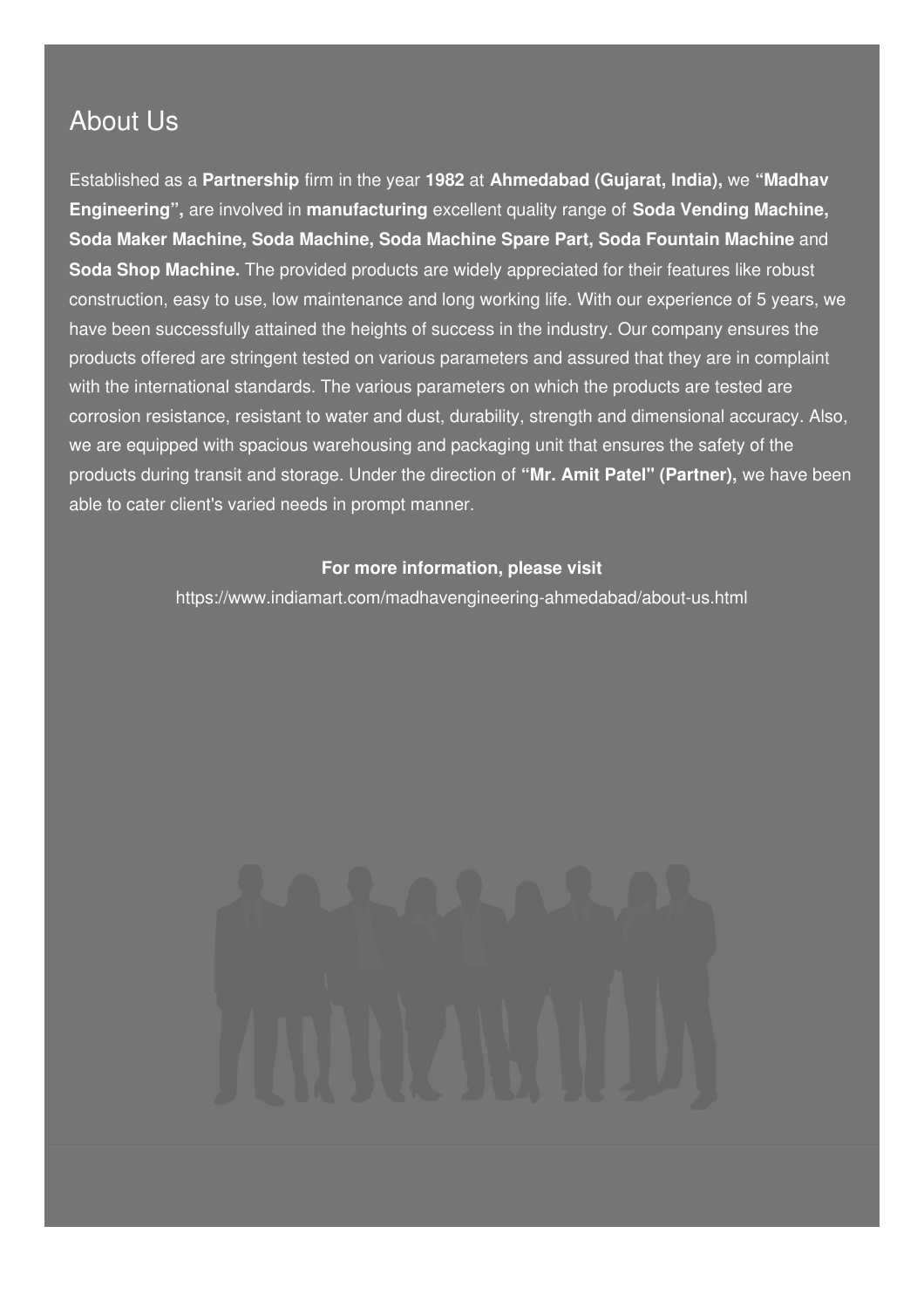### **MOULD**



Plastic Water Tap Mould



**Electric Parts Mould** 



Agriculture Part Mould



**Toys Mould**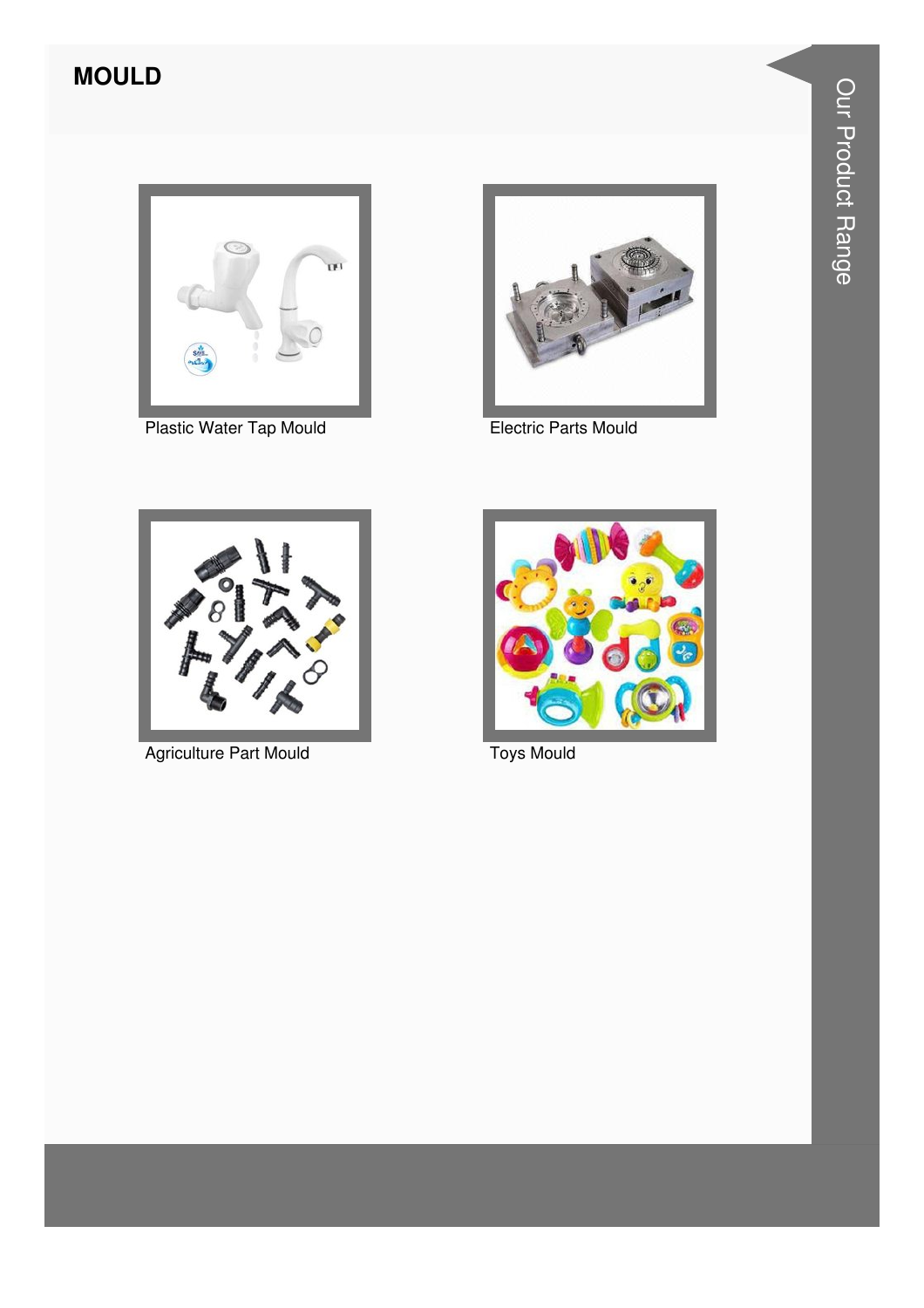#### **SODA FOUNTAIN MACHINE**



Soda Fountain Machine Manufacturer



8 Plus 2 Mobile Soda Machine





Mini Soda Machine Mobile Van Soda Machine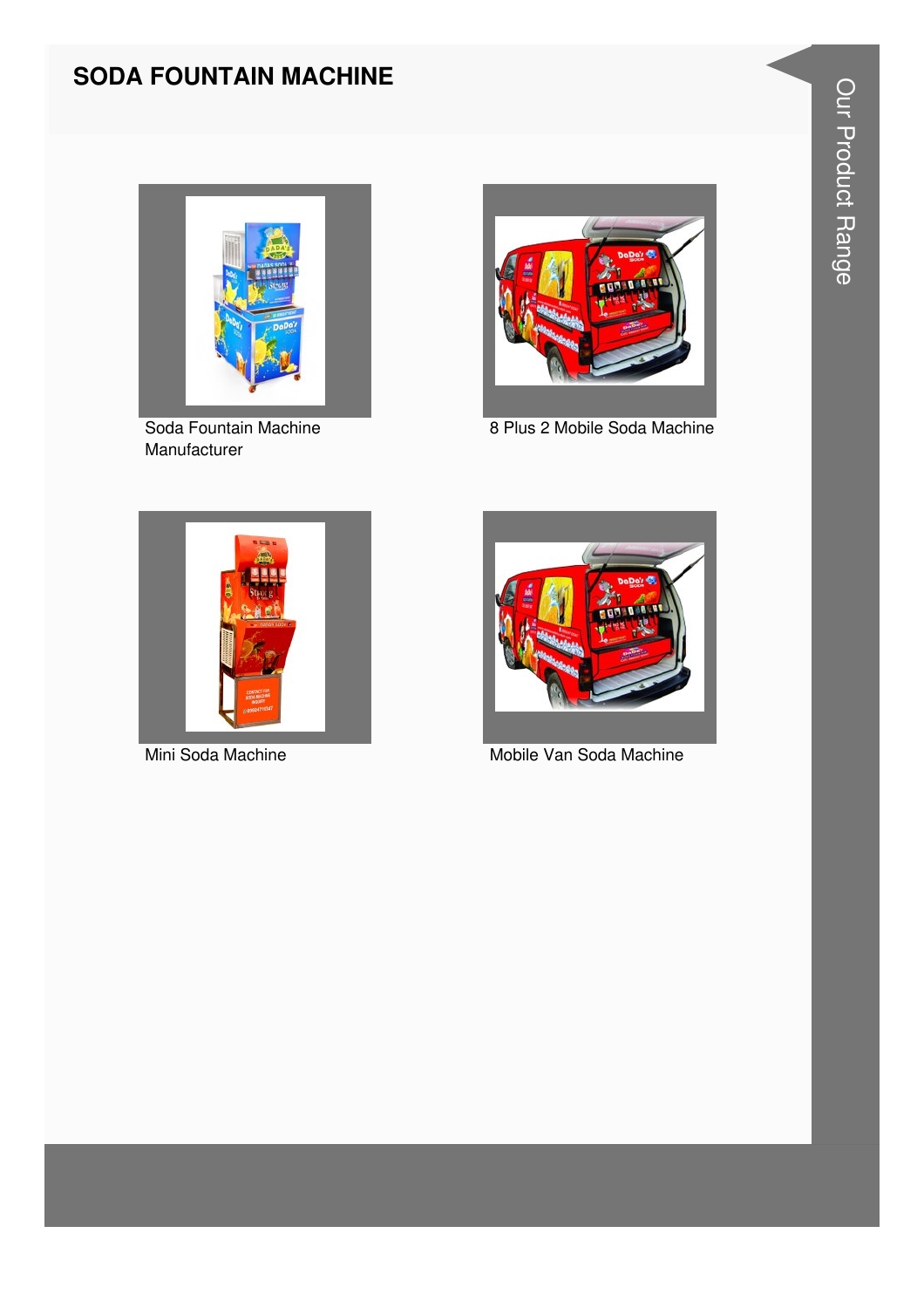#### **SODA MACHINE SPARE PART**





Soda machine transformer Soda Machine Regulators





Mango Tap **Pcb Soda Machine**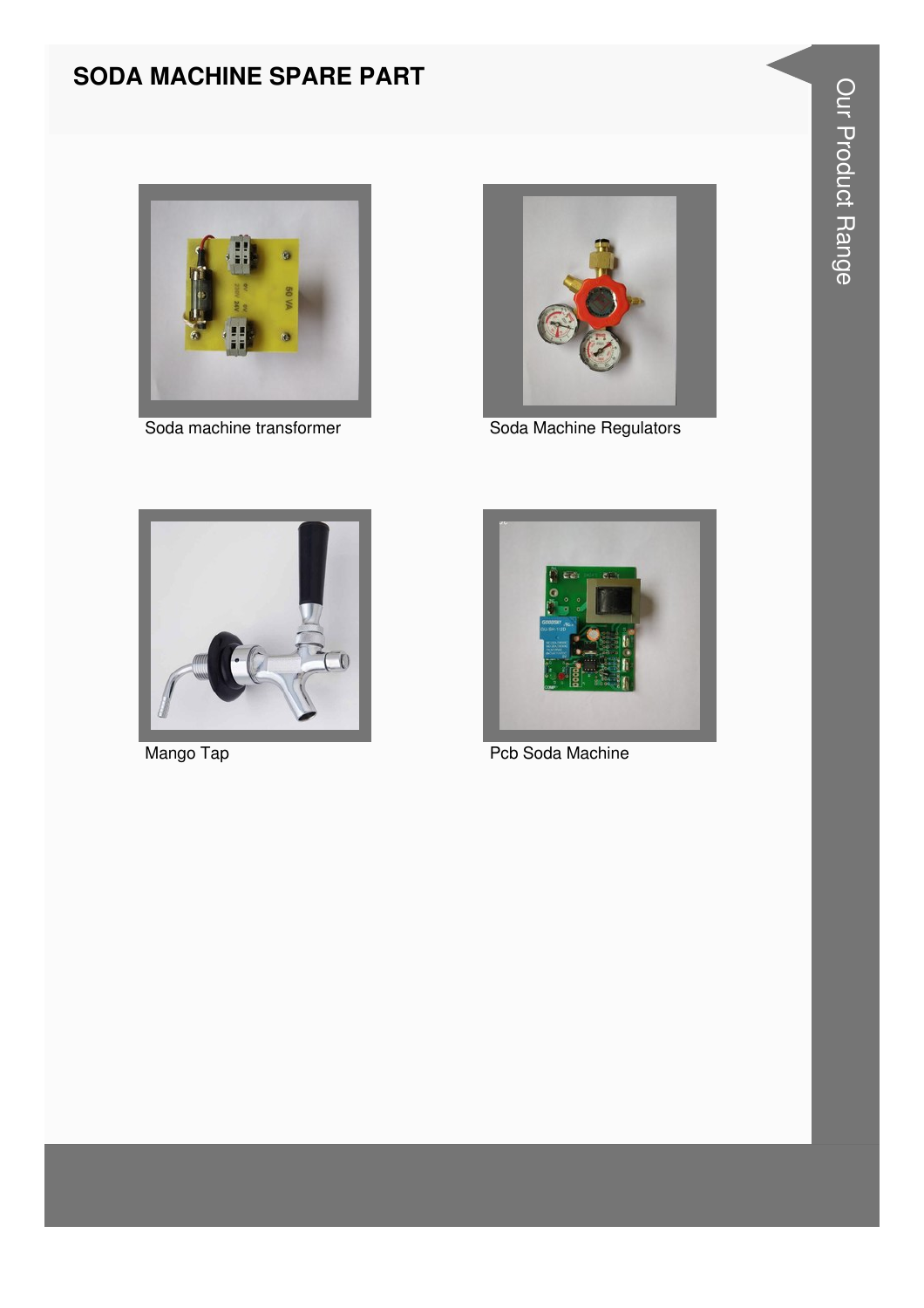### **BOTTLE SHAPE POUCH**



**Bottle Shape Pouch** 



**Bottle Shape Pouch Filling** Machine



**Water Pouch** 



4 Nozzle Juice Filling Machine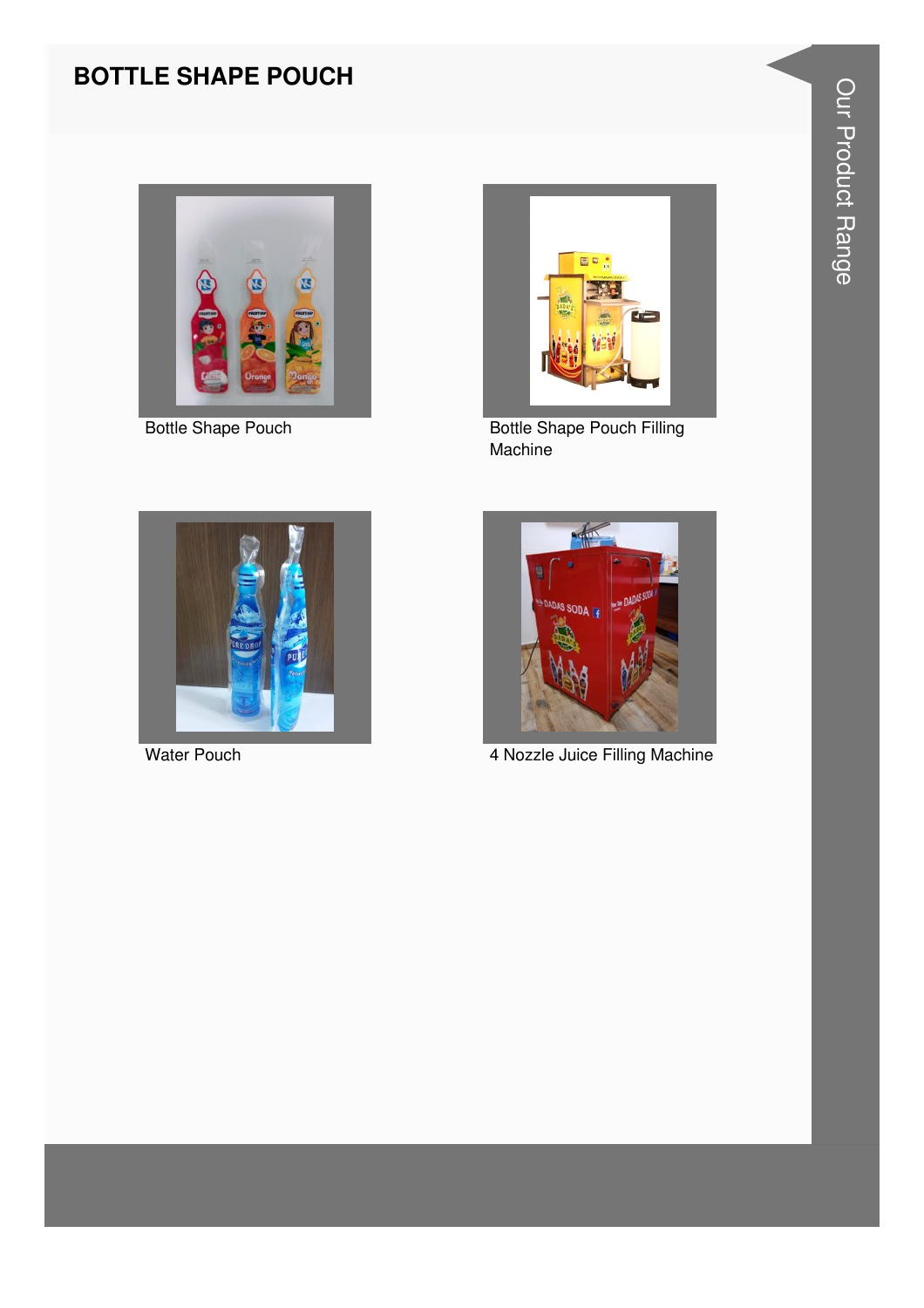#### **SODA FLAVOURS**



**Bottling Plant Flavour** 



Orange Soft Drink Concentrate / Orange Flavour



**Blueberry Flavour**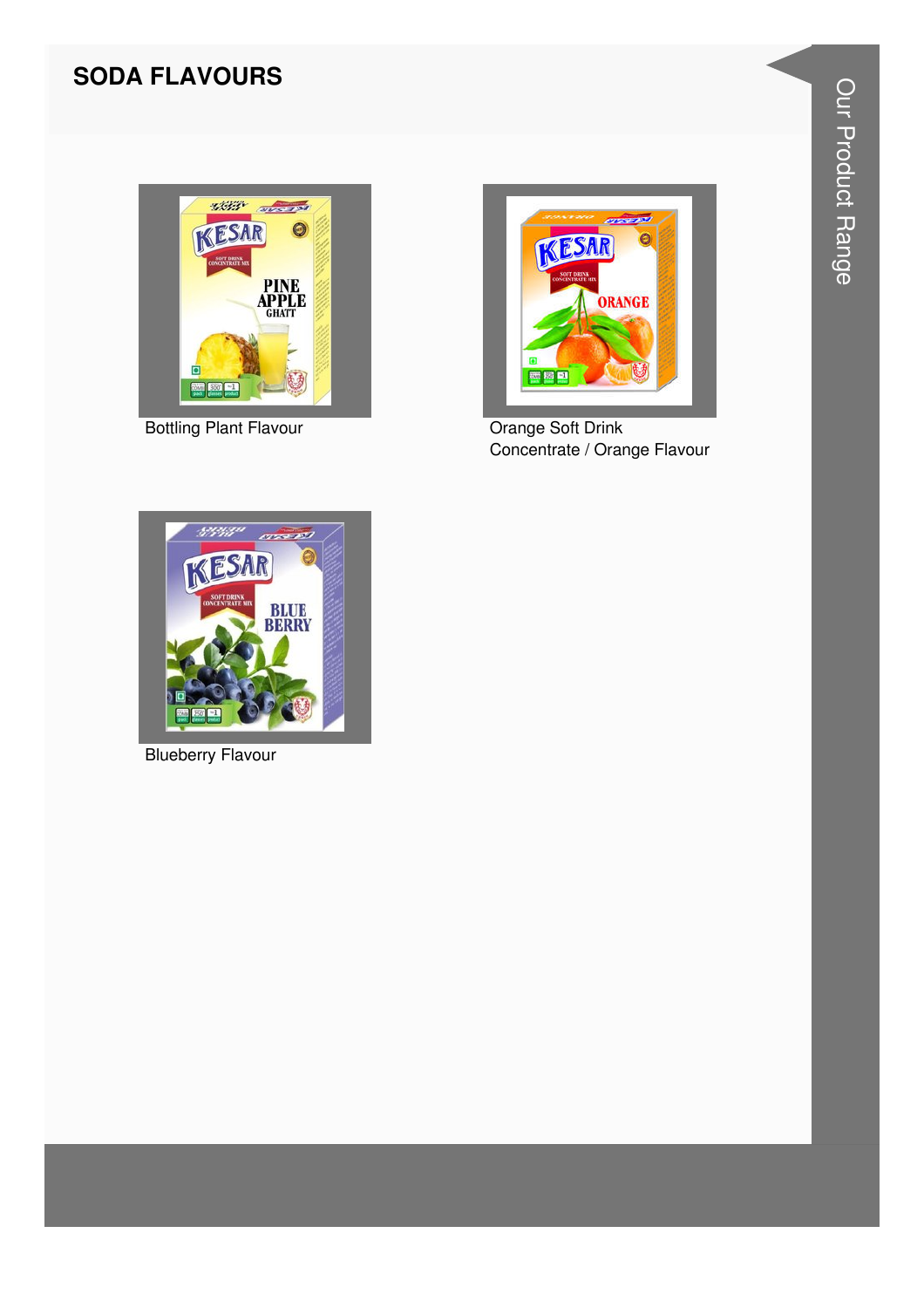#### PANI PURI VENDING MACHINE



Automatic Panipuri Water Vending Machine



Panipuri Water Dispenser Machine



Automatic Pani Puri Water Service Machine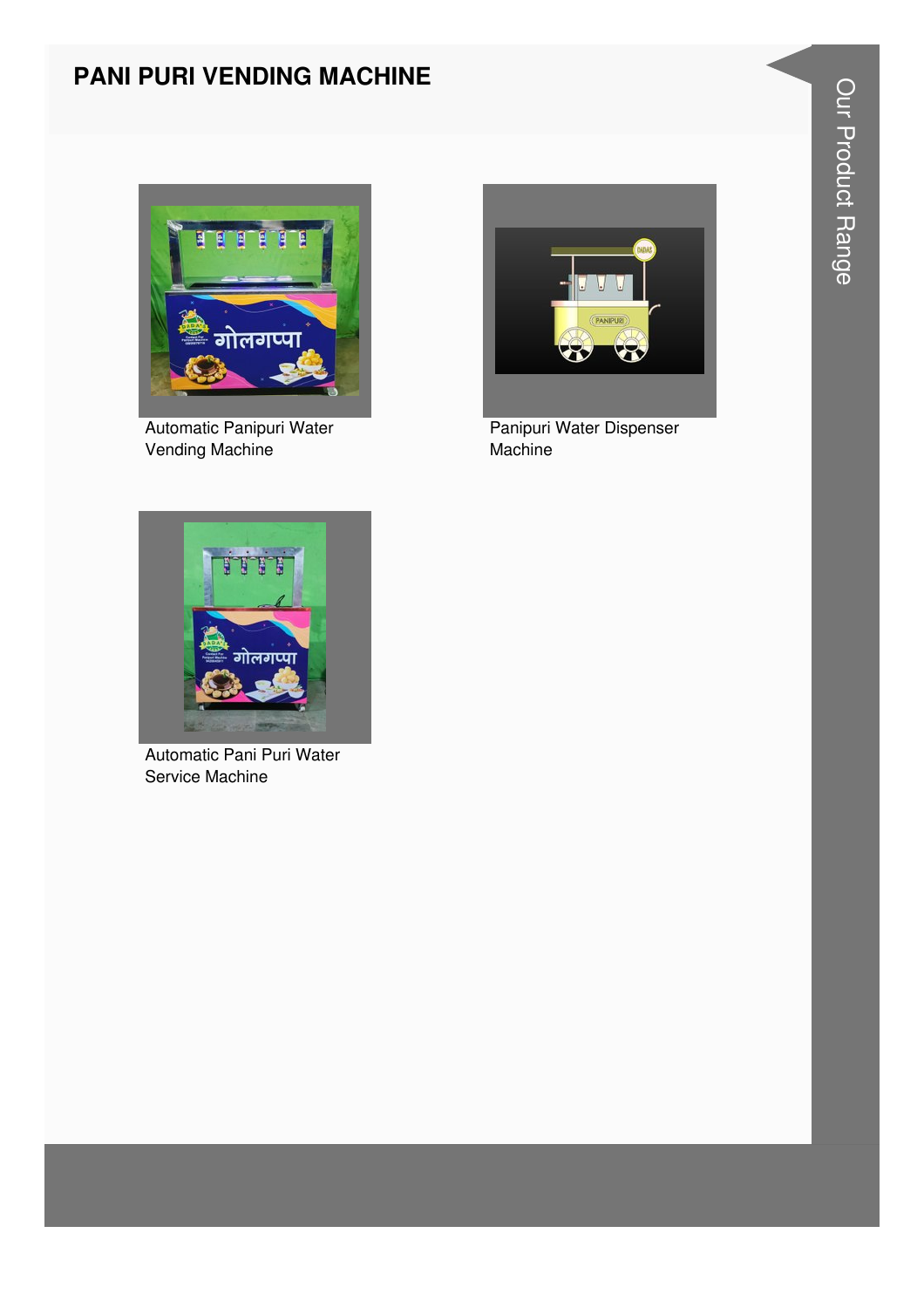#### **FOOD FLAVOUR**



**BOTTLING PLANT FLAVOUR** 



Clear Lemon Flavour



Cola Flavour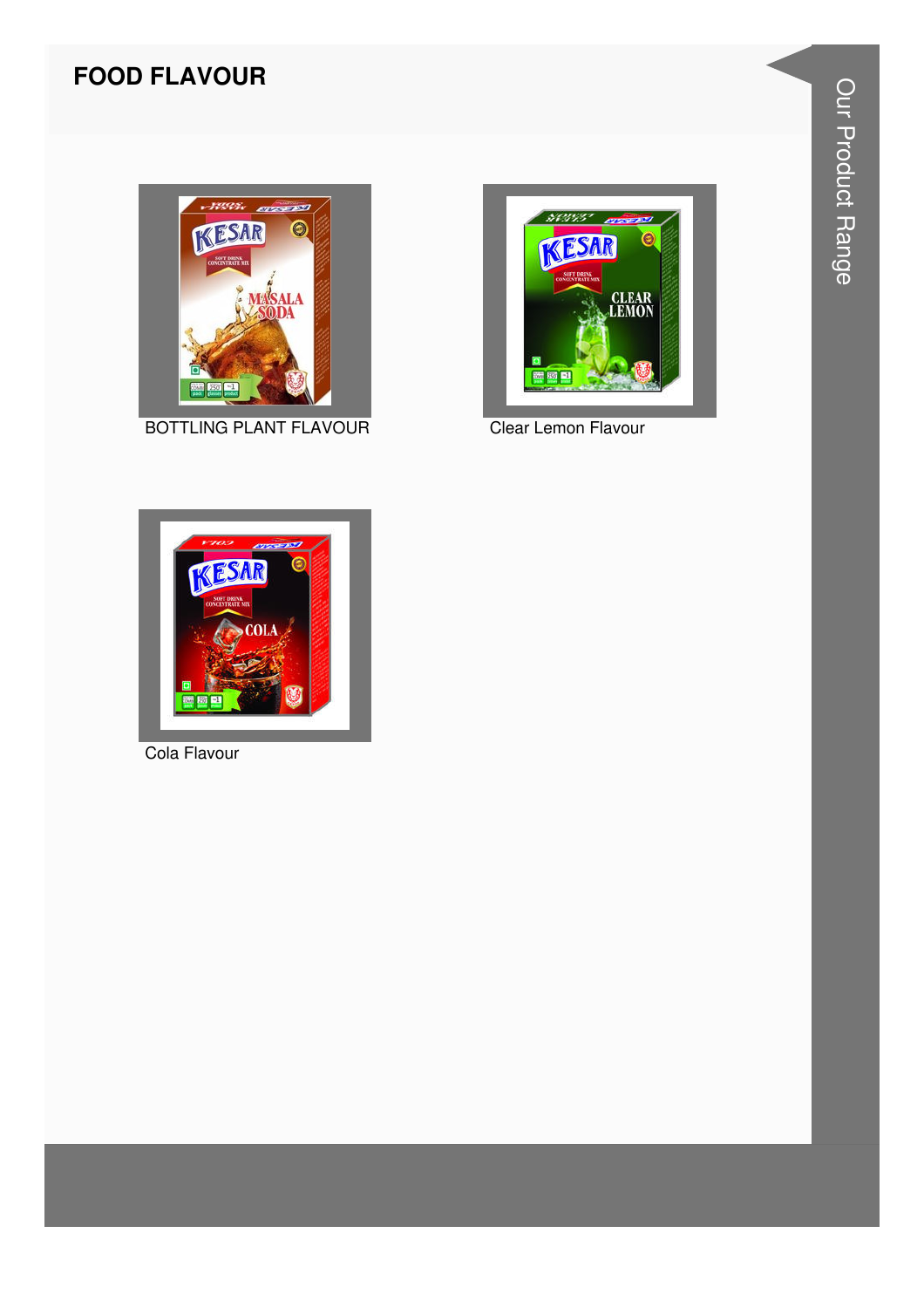### **OTHER PRODUCTS:**



**Engineering Parts Mould** 



Mobile Van Soda Machine 6 Plus<sub>2</sub>



**CARBONATION TANK**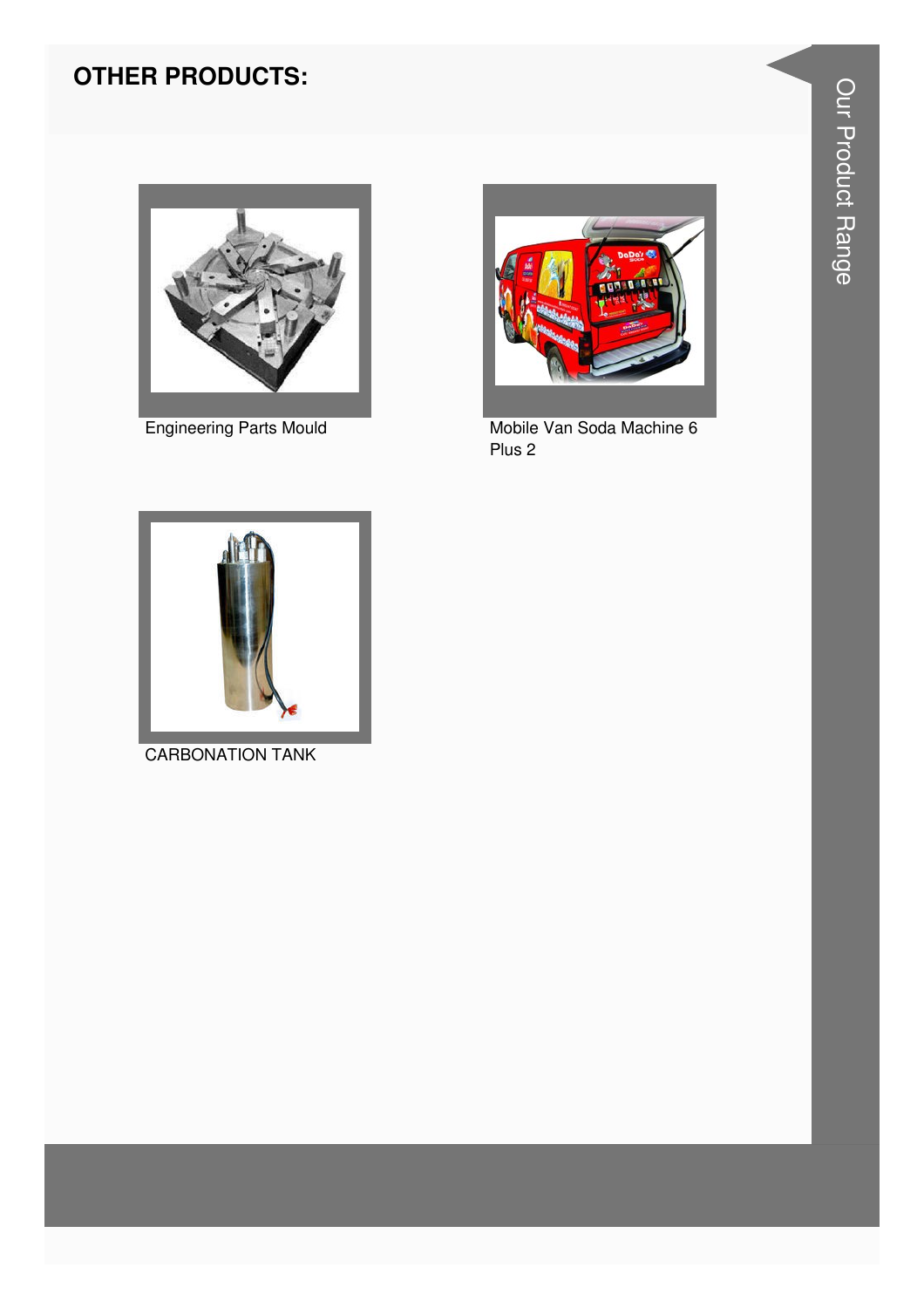## Factsheet

| Year of Establishment            | : 1982                      |
|----------------------------------|-----------------------------|
| <b>Nature of Business</b>        | : Exporter and Manufacturer |
| <b>Total Number of Employees</b> | : Upto 10 People            |